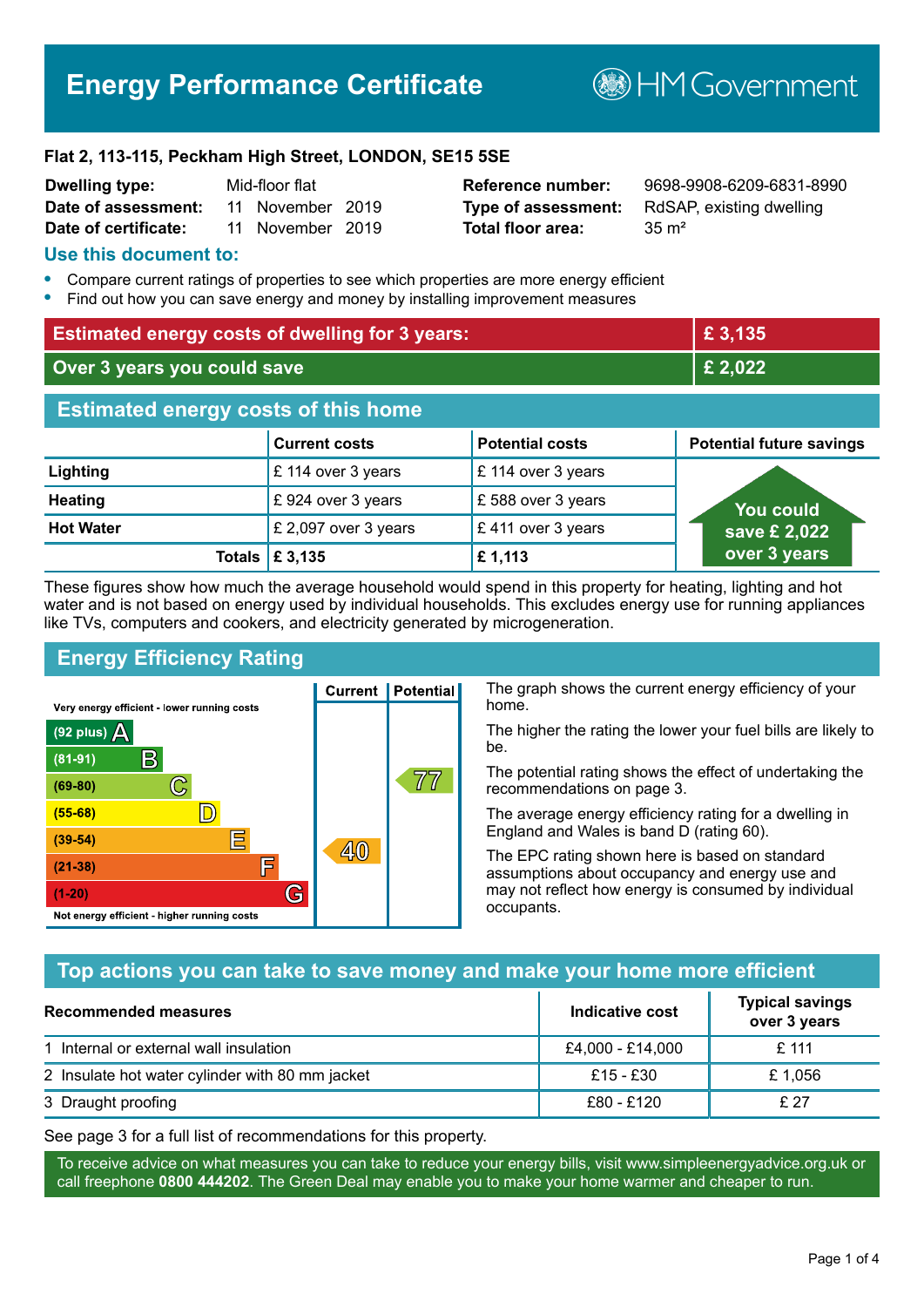Flat 2, 113-115, Peckham High Street, , LONDON, SE15 5SE

#### 11 November 2019 RRN: 9698-9908-6209-6831-8990

**Energy Performance Certificate**

# **Summary of this home's energy performance related features**

| <b>Element</b>        | <b>Description</b>                             | <b>Energy Efficiency</b> |
|-----------------------|------------------------------------------------|--------------------------|
| Walls                 | Solid brick, as built, no insulation (assumed) | *****                    |
| Roof                  | (another dwelling above)                       |                          |
| Floor                 | (other premises below)                         |                          |
| Windows               | Single glazed                                  | *****                    |
| Main heating          | Electric storage heaters                       | ★★★☆☆                    |
| Main heating controls | Manual charge control                          | ★★☆☆☆                    |
| Secondary heating     | Portable electric heaters (assumed)            |                          |
| Hot water             | Electric immersion, off-peak                   | ★☆☆☆☆                    |
| Lighting              | Low energy lighting in 86% of fixed outlets    | *****                    |

Current primary energy use per square metre of floor area: 681 kWh/m² per year

The assessment does not take into consideration the physical condition of any element. 'Assumed' means that the insulation could not be inspected and an assumption has been made in the methodology based on age and type of construction.

#### **Low and zero carbon energy sources**

Low and zero carbon energy sources are sources of energy that release either very little or no carbon dioxide into the atmosphere when they are used. Installing these sources may help reduce energy bills as well as cutting carbon. There are none provided for this home.

### **Your home's heat demand**

For most homes, the vast majority of energy costs derive from heating the home. Where applicable, this table shows the energy that could be saved in this property by insulating the loft and walls, based on typical energy use (shown within brackets as it is a reduction in energy use).

| <b>Heat demand</b>           | <b>Existing dwelling</b> | Impact of loft<br>insulation | Impact of cavity<br>wall insulation | Impact of solid<br>wall insulation |
|------------------------------|--------------------------|------------------------------|-------------------------------------|------------------------------------|
| Space heating (kWh per year) | 2.968                    | N/A                          | N/A                                 | (370)                              |
| Water heating (kWh per year) | 4.604                    |                              |                                     |                                    |

You could receive Renewable Heat Incentive (RHI) payments and help reduce carbon emissions by replacing your existing heating system with one that generates renewable heat, subject to meeting minimum energy efficiency requirements. The estimated energy required for space and water heating will form the basis of the payments. For more information, search for the domestic RHI on the www.gov.uk website.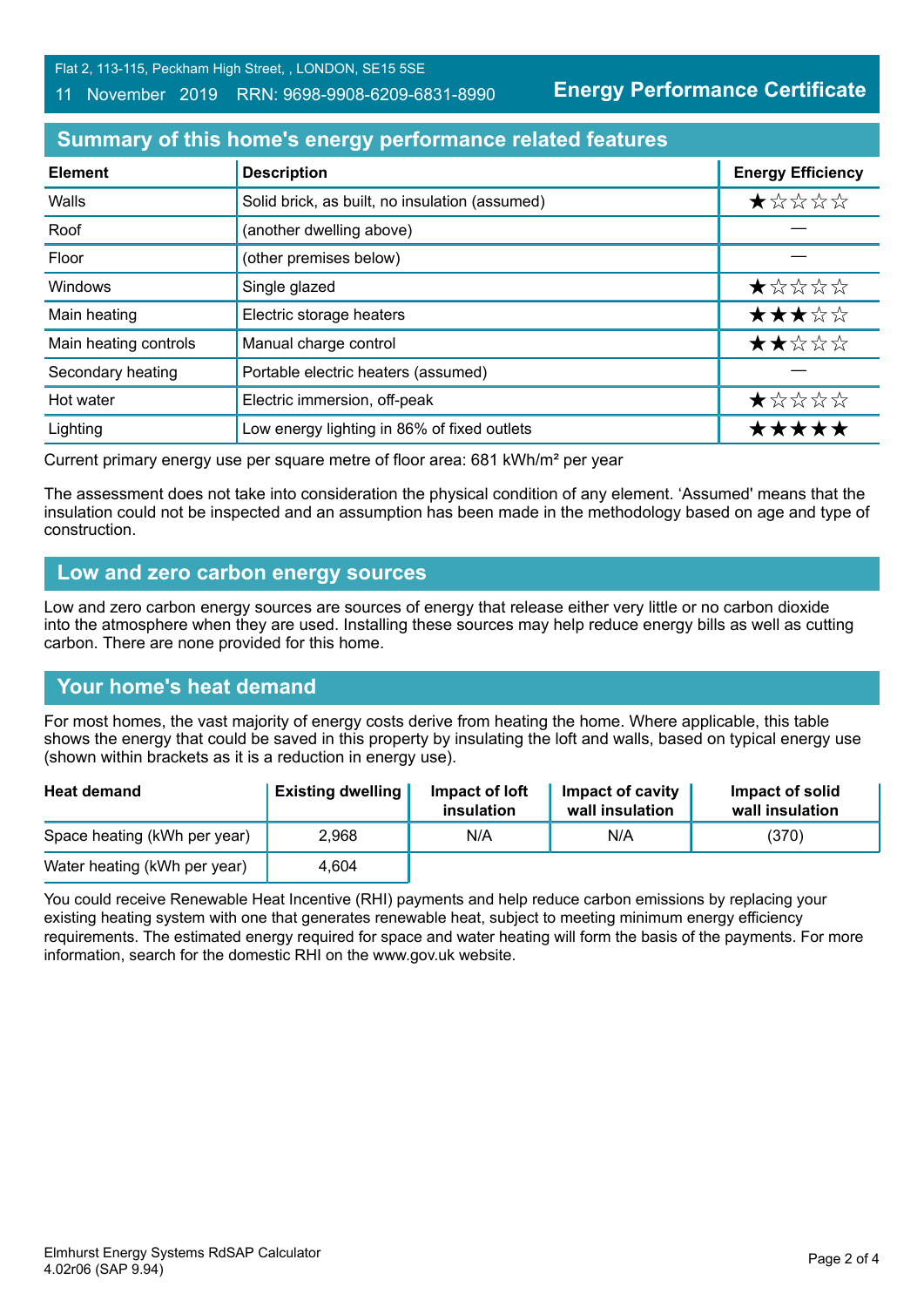#### 11 November 2019 RRN: 9698-9908-6209-6831-8990

#### **Recommendations**

The measures below will improve the energy performance of your dwelling. The performance ratings after improvements listed below are cumulative; that is, they assume the improvements have been installed in the order that they appear in the table. To receive advice on what measures you can take to reduce your energy bills, visit www.simpleenergyadvice.org.uk or call freephone 0800 444202. Before installing measures, you should make sure you have secured the appropriate permissions, where necessary. Such permissions might include permission from your landlord (if you are a tenant) or approval under Building Regulations for certain types of work.

| <b>Recommended measures</b>                                        | Indicative cost  | <b>Typical savings</b><br>per year | <b>Rating after</b><br>improvement |
|--------------------------------------------------------------------|------------------|------------------------------------|------------------------------------|
| Internal or external wall insulation                               | £4,000 - £14,000 | £ 37                               | <b>E42</b>                         |
| Insulate hot water cylinder with 80 mm jacket                      | £15 - £30        | £ 352                              | <b>D60</b>                         |
| Draught proofing                                                   | £80 - £120       | £9                                 | <b>D61</b>                         |
| High heat retention storage heaters and dual<br>immersion cylinder | £400 - £600      | £193                               | C72                                |
| Replace single glazed windows with low-E double<br>glazed windows  | £3,300 - £6,500  | £83                                | C77                                |

### **Alternative measures**

There are alternative measures below which you could also consider for your home.

- **•** Biomass boiler (Exempted Appliance if in Smoke Control Area)
- **•** Air or ground source heat pump

### **Financial Support and the Green Deal**

Green Deal Finance allows you to pay for some of the cost of your improvements in instalments under a Green Deal Plan (note that this is a credit agreement, but with instalments being added to the electricity bill for the property). The availability of a Green Deal Plan will depend upon your financial circumstances. There is a limit to how much Green Deal Finance can be used, which is determined by how much energy the improvements are estimated to **save** for a 'typical household'.

You may also be able to obtain support towards repairs or replacements of heating systems and/or basic insulation measures under the ECO scheme, provided that you are in receipt of qualifying benefits or tax credits. To learn more about this scheme and the rules about eligibility, visit www.simpleenergyadvice.org.uk or call freephone **0800 444202** for England and Wales.